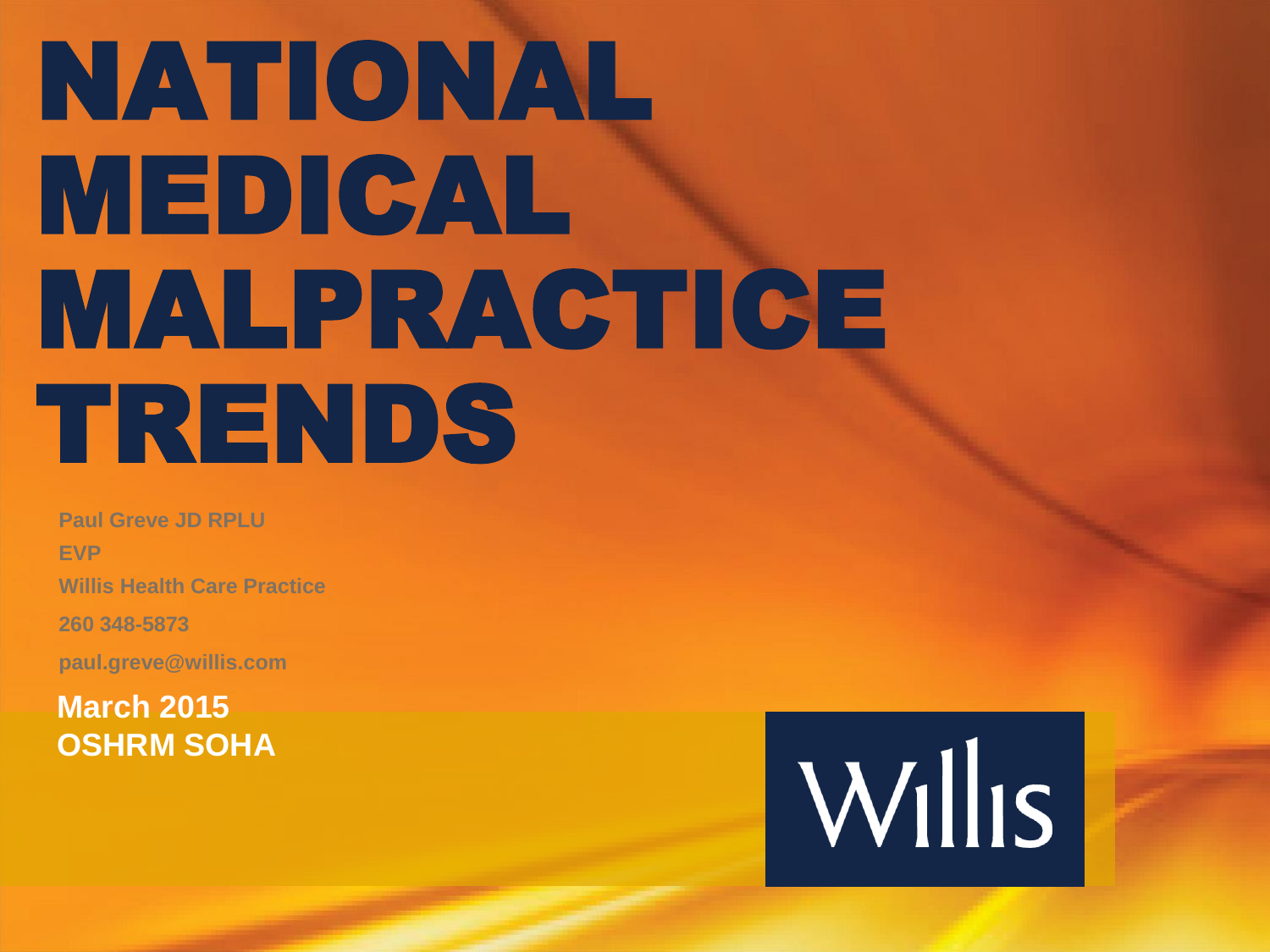# NATIONAL MEDICAL MALPRACTICE TRENDS: 2015

### **Overview**

- Positive and Negative Medical Malpractice Trends
- Medical Malpractice Insurance Trends
- Medical Malpractice Claim Trends
- The Future: Health Care Reform Liability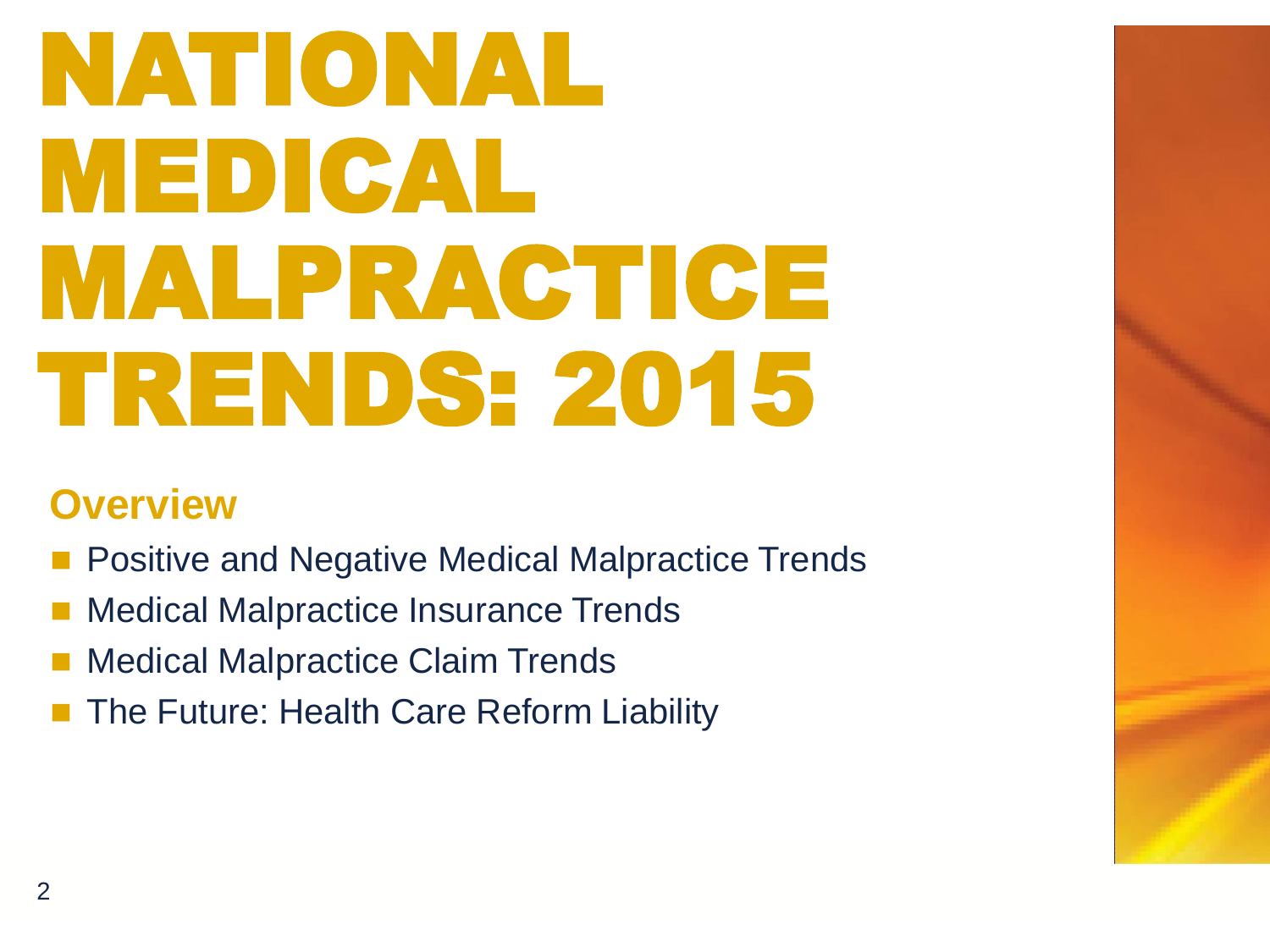## NATIONAL MEDICAL MALPRACTICE TRENDS: POSITIVES AND NEGATIVES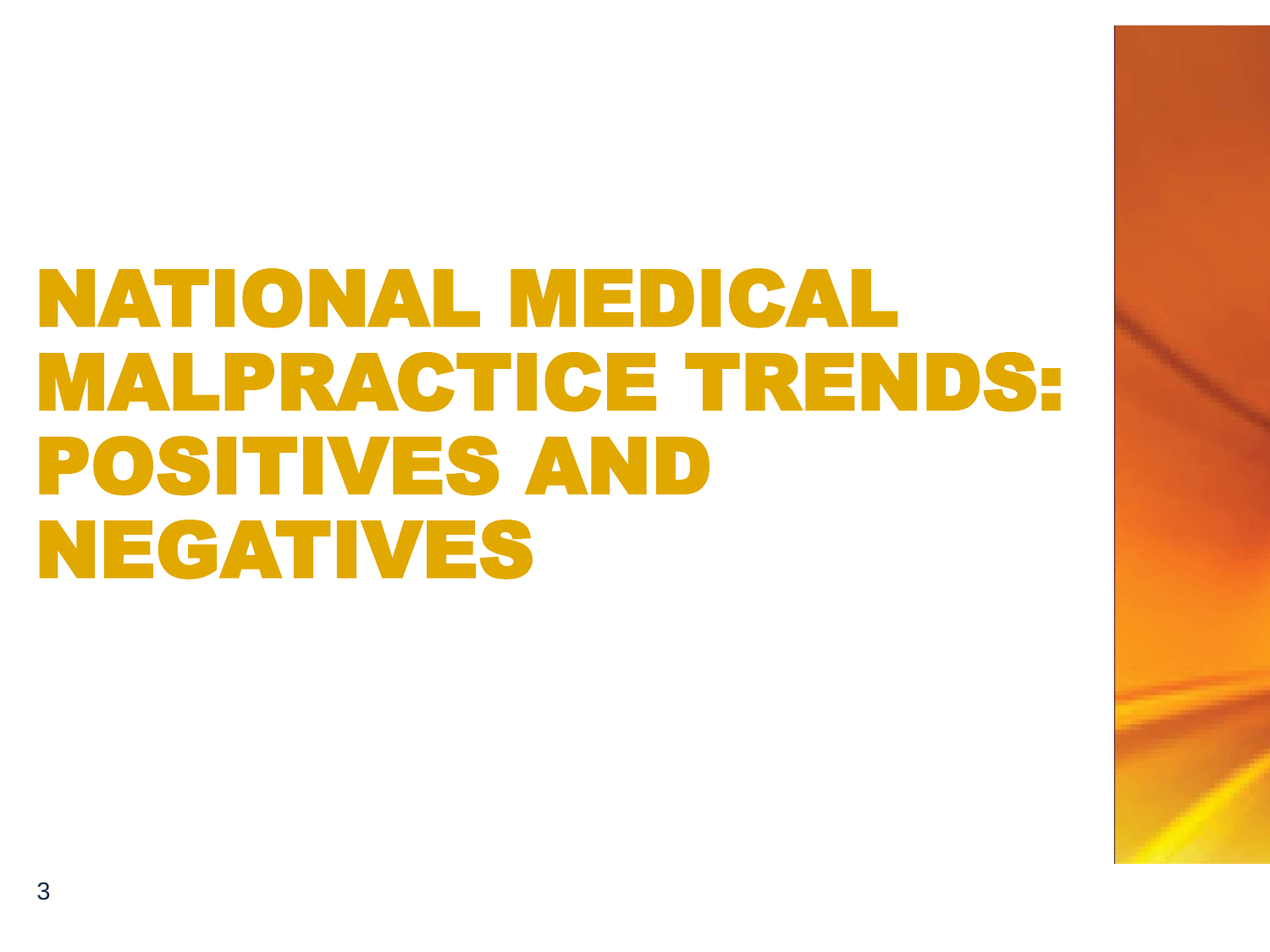# NATIONAL MEDICAL MALPRACTICE TRENDS

### **2015: The National Medical Malpractice Environment**

### **The Positives**

- Claims counts/frequency still down markedly
- Severity rising but not drastically
- Much competition in the insurance market makes for favorable pricing across all health care professional liability segments
- Improvement in obstetric claims seen across a number of databases: Unprecedented?
- MICRA laws upheld in California by overwhelming public vote last November
- Industry Combined Ratio improved: HPL is profitable

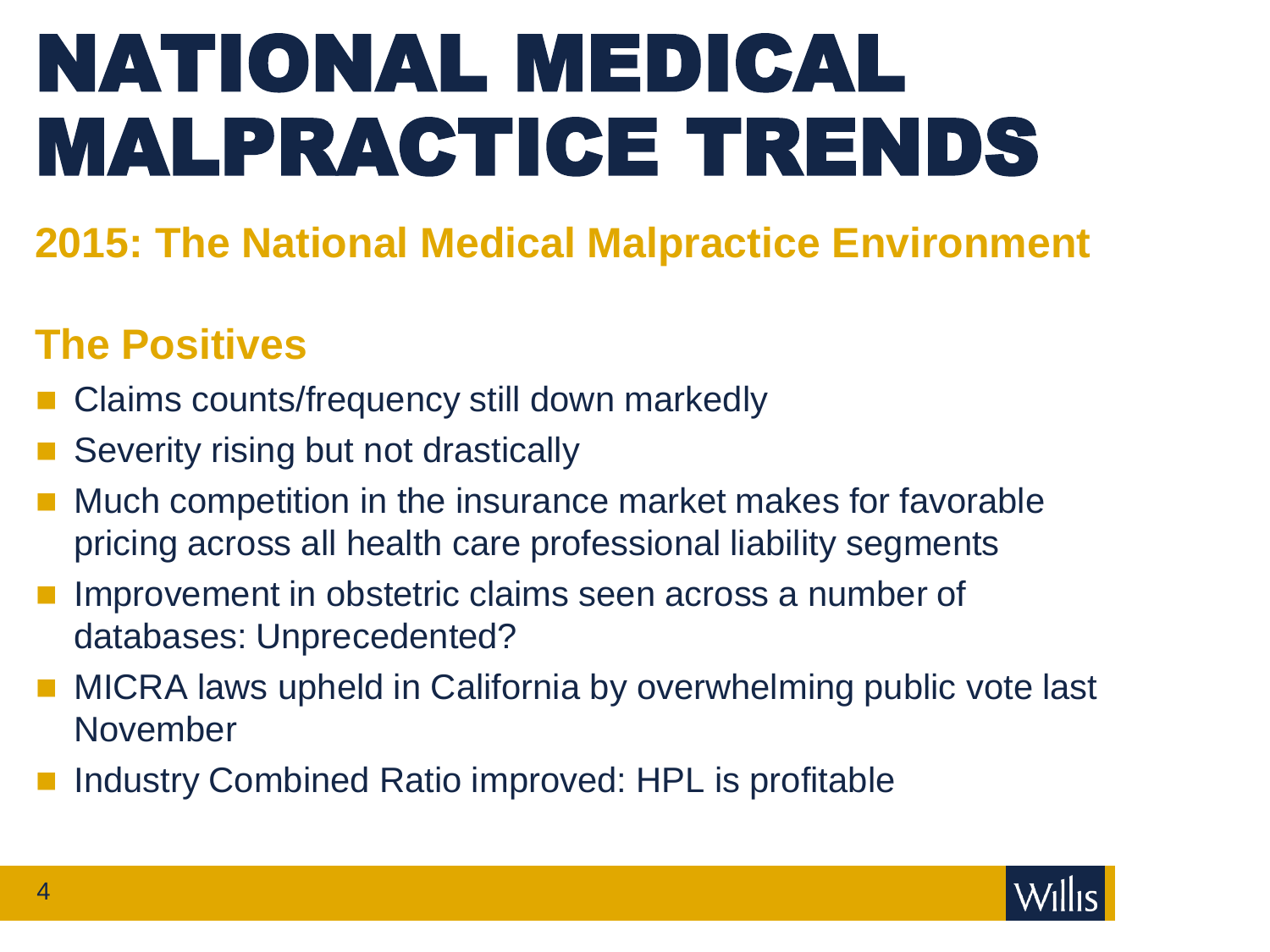# NATIONAL MEDICAL MALPRACTICE TRENDS

### **2015: The National Medical Malpractice Environment**

### **The Negatives**

- Claims costs rising due to medical costs and legal expenses
- $\blacksquare$  The number of jumbo verdicts have increased but are not a problem (yet). No affect on premiums
- The numbers of large verdicts is increasing nationally

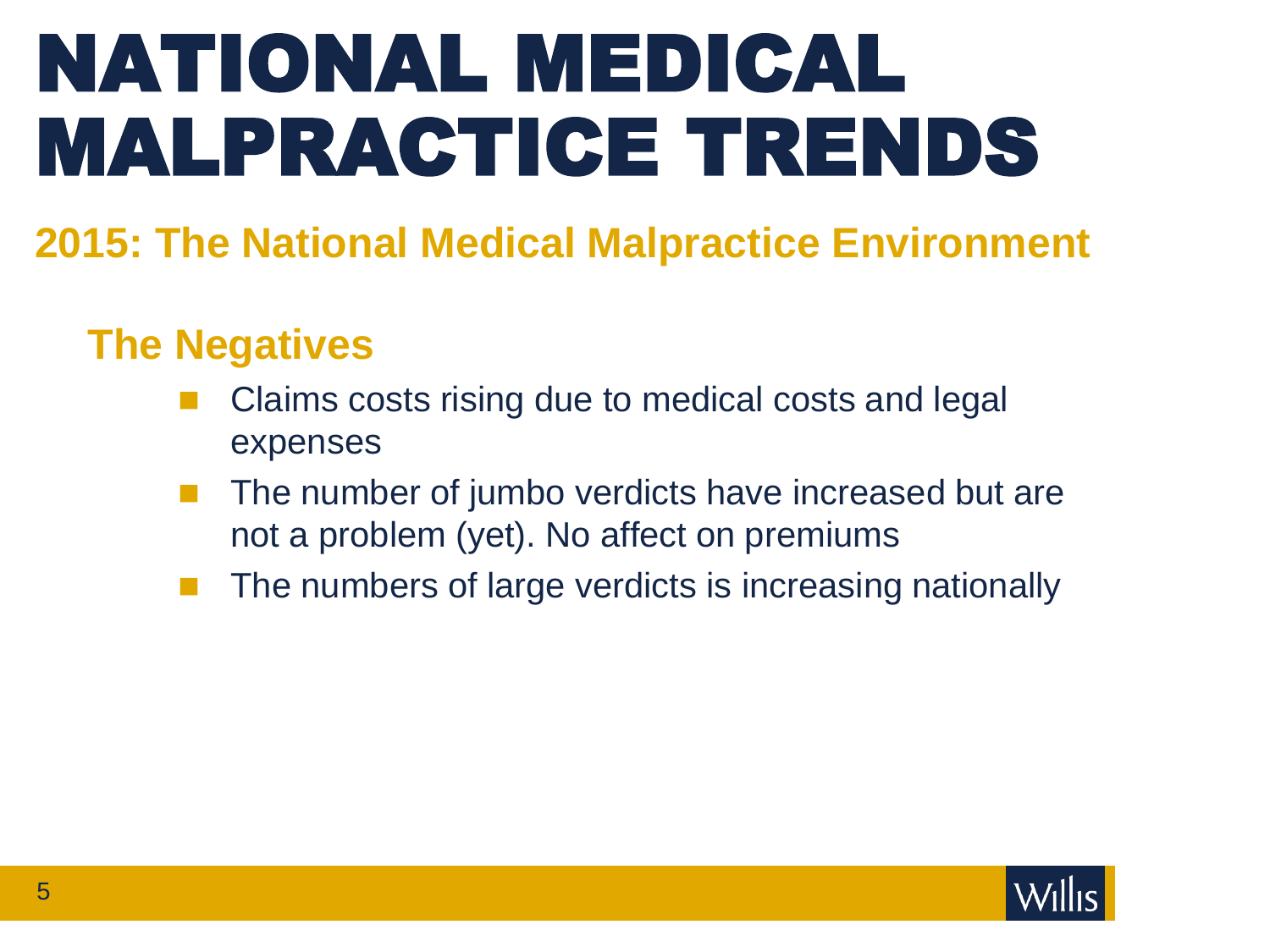# MEDICAL MALPRACTICE INSURANCE TRENDS: 2015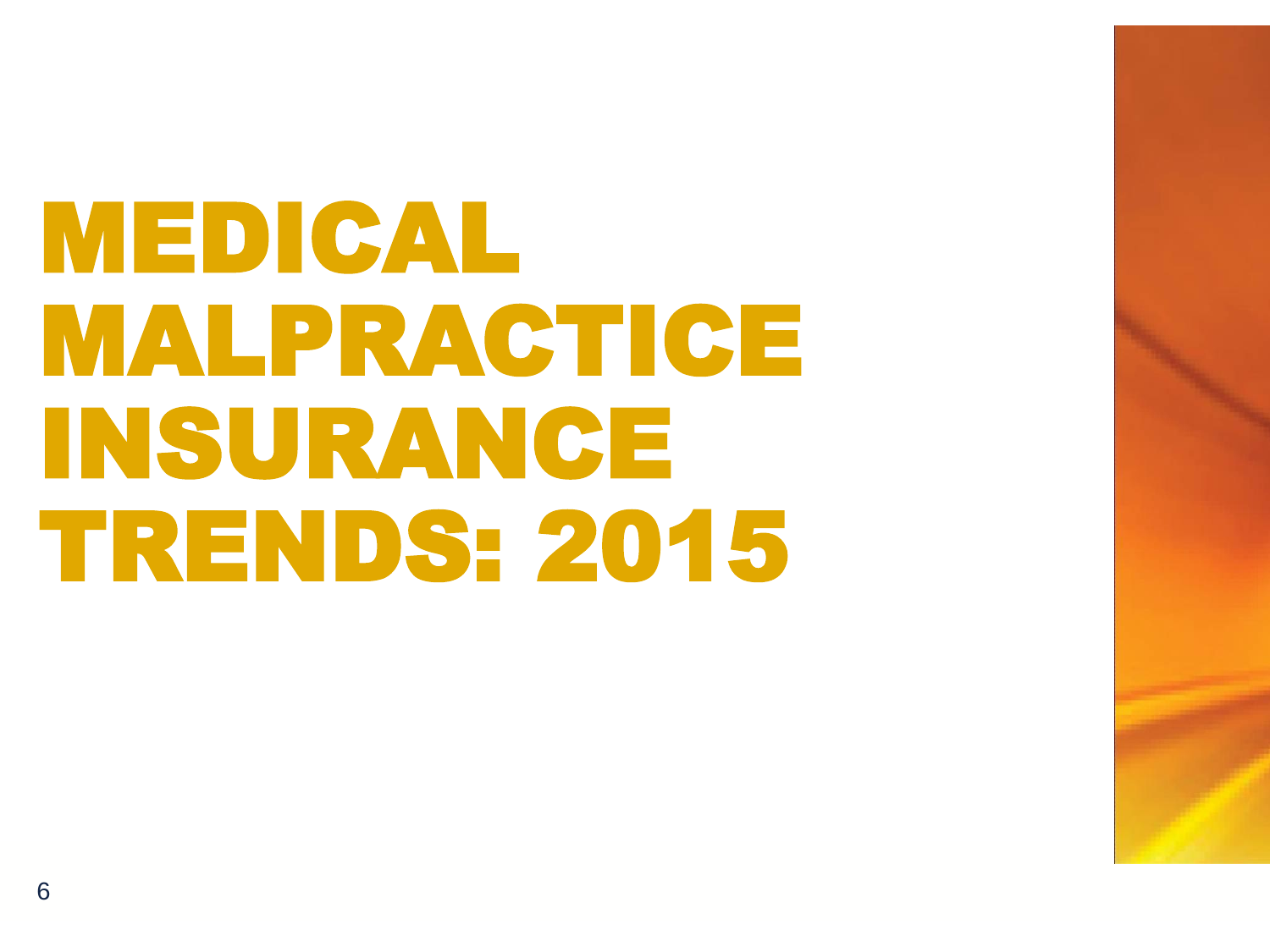# MEDICAL MALPRACTICE INSURANCE TRENDS

### **Medical Professional Liability Combined Ratio 2008 - 2013**

|      | <b>Combined</b><br><b>Ratio</b> |  |  |
|------|---------------------------------|--|--|
| Year |                                 |  |  |
| 2008 | 77.4                            |  |  |
| 2009 | 83.4                            |  |  |
| 2010 | 80.6                            |  |  |
| 2011 | 87.9                            |  |  |
| 2012 | 93.8                            |  |  |
| 2013 | 92.5                            |  |  |

*Source: A.M. Best 2014*

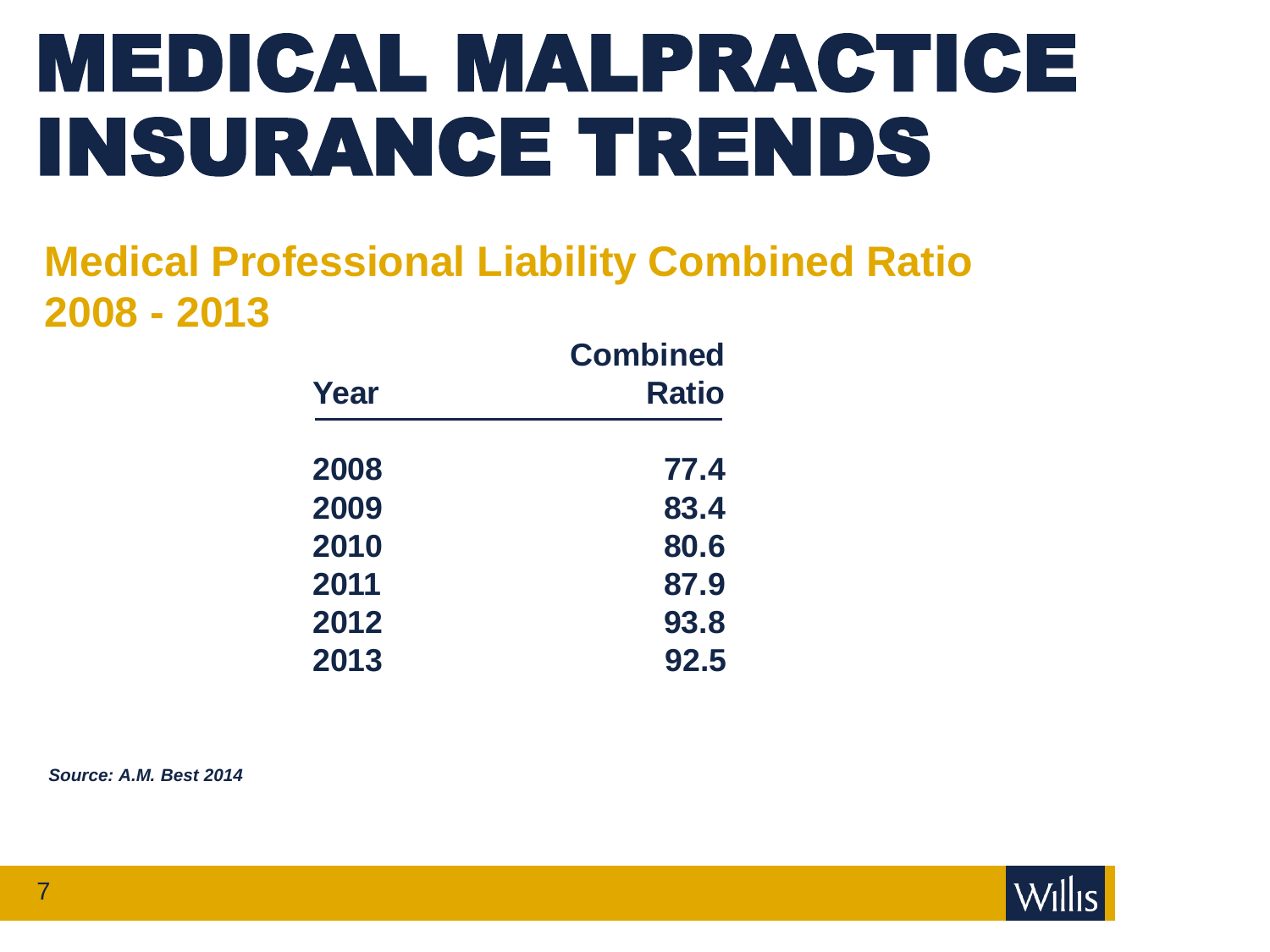# MEDICAL MALPRACTICE INSURANCE TRENDS

- Medical malpractice continues as the most profitable line of P&C insurance
- **Fierce competition and rate decreases continue across all** segments: hospitals, physicians, long term care, managed care, facilities
- **Market consolidation by acquisition continues and likely to** continue.
- Reinsurance market has been favorable; more capital coming in
- Continued growth of captives/RRGs: 253 Cayman health care captives; 100 Vermont captives

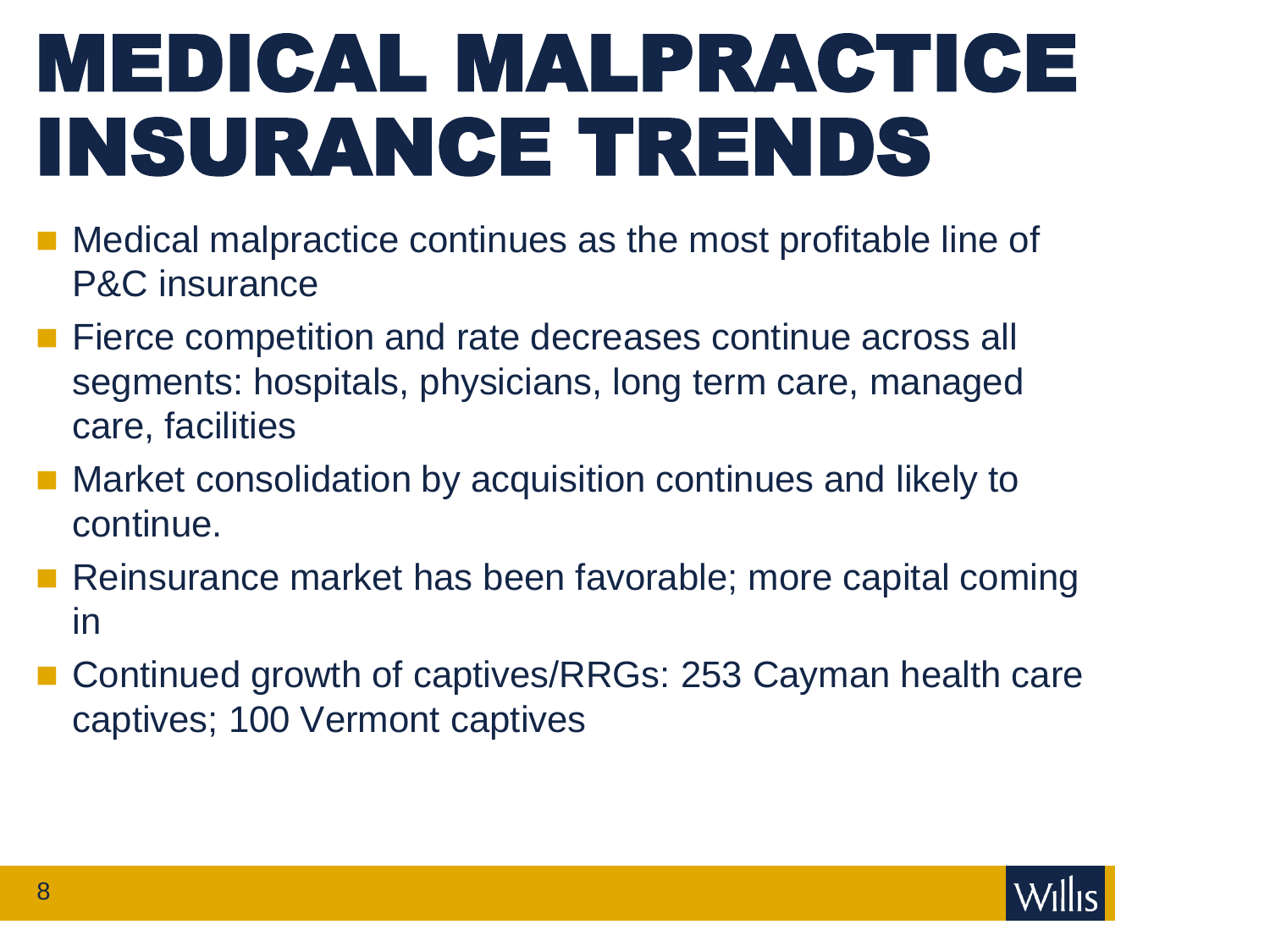## Top Ten Medical Professional Liability Insurers - 2013

| 2013<br>Rank   | <b>Company</b>                 | <b>Net Premiums</b><br><b>Written</b> |  |
|----------------|--------------------------------|---------------------------------------|--|
| 1              | <b>Berkshire Hathaway</b>      | \$825.5M                              |  |
| 2              | <b>Doctors Company</b>         | 736.1                                 |  |
| 3              | <b>MLMIC (NY)</b>              | 542.0                                 |  |
| 4              | <b>ProAssurance</b>            | 494.9                                 |  |
| 5              | <b>CNA</b>                     | 477.2                                 |  |
| 6              | PRI (NY)                       | 373.2                                 |  |
| $\overline{7}$ | AIG                            | 351.5                                 |  |
| 8              | Coverys                        | 346.2                                 |  |
| 9              | <b>NORCAL</b>                  | 285.2                                 |  |
| 10             | <b>ISMIE Mutual (Illinois)</b> | 243.2                                 |  |

*Source: AM Best 2014*

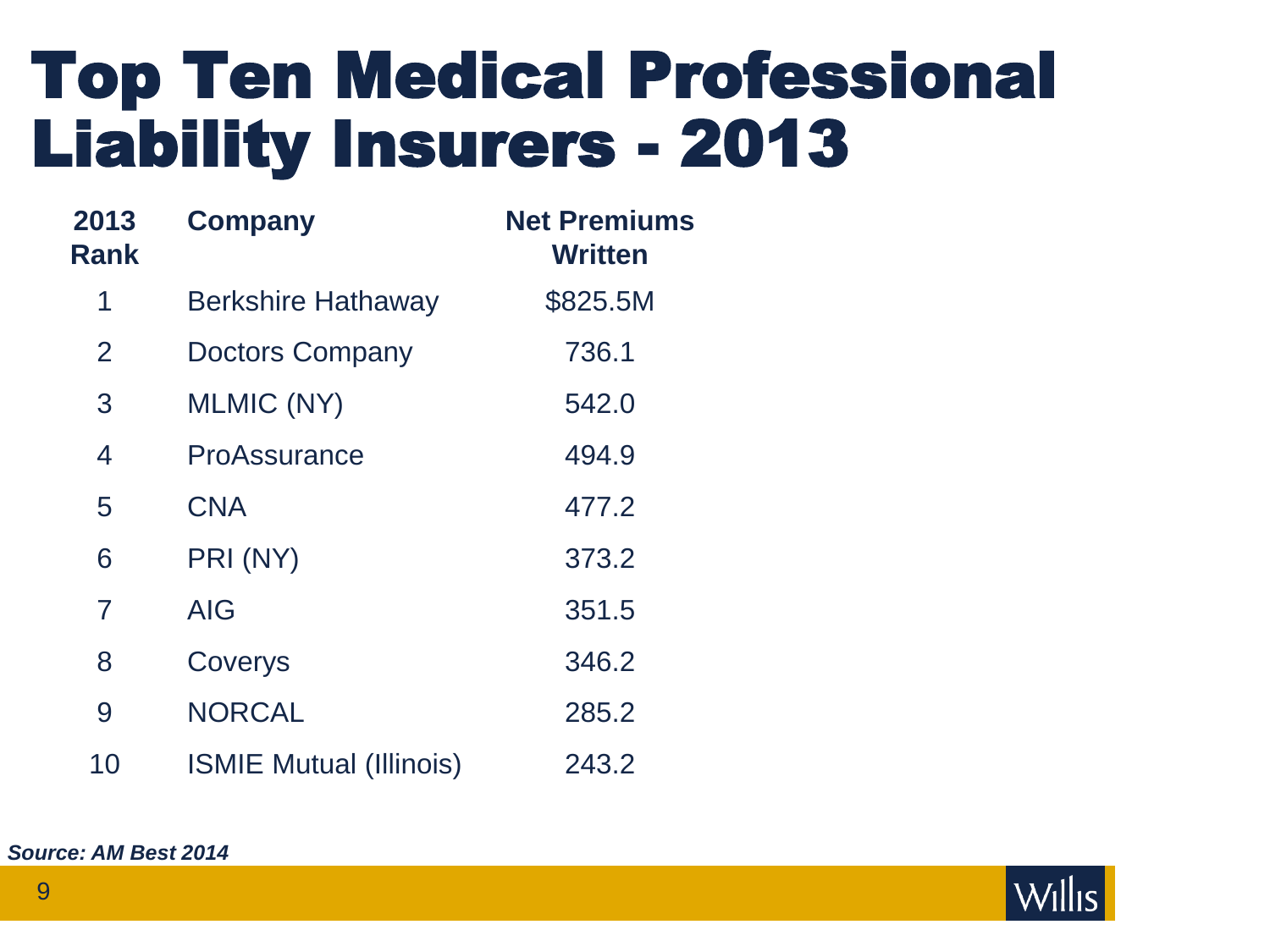## M&A Transactions Involving Medical Professional Liability Carriers

### **BUYER**

**TARGET**

**2014 TRANSACTIONS** Coverys

PPIC

### **2013 TRANSACTIONS**

Coverys **OHAIS** 

#### **2012 TRANSACTIONS**

MAG Mutual South Carolina Physician Assurance Co. MMIC Utah Medical Insurance Association

ProAssurance Corporation Medmarc Insurance Group ProAssurance Corporation Independent Nevada Doctors Insurance Exchange

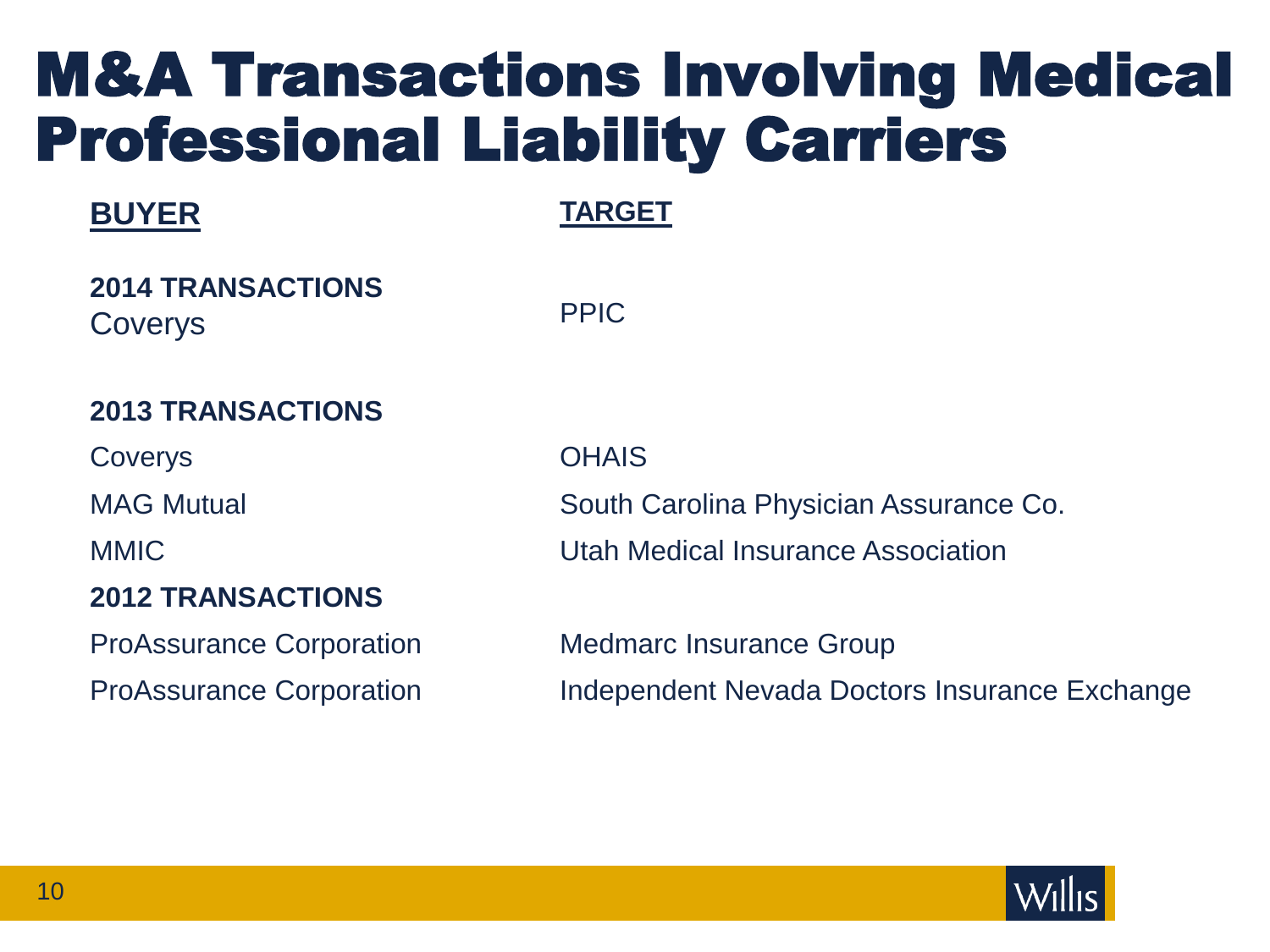# NATIONAL MEDICAL MALPRACTICE CLAIM TRENDS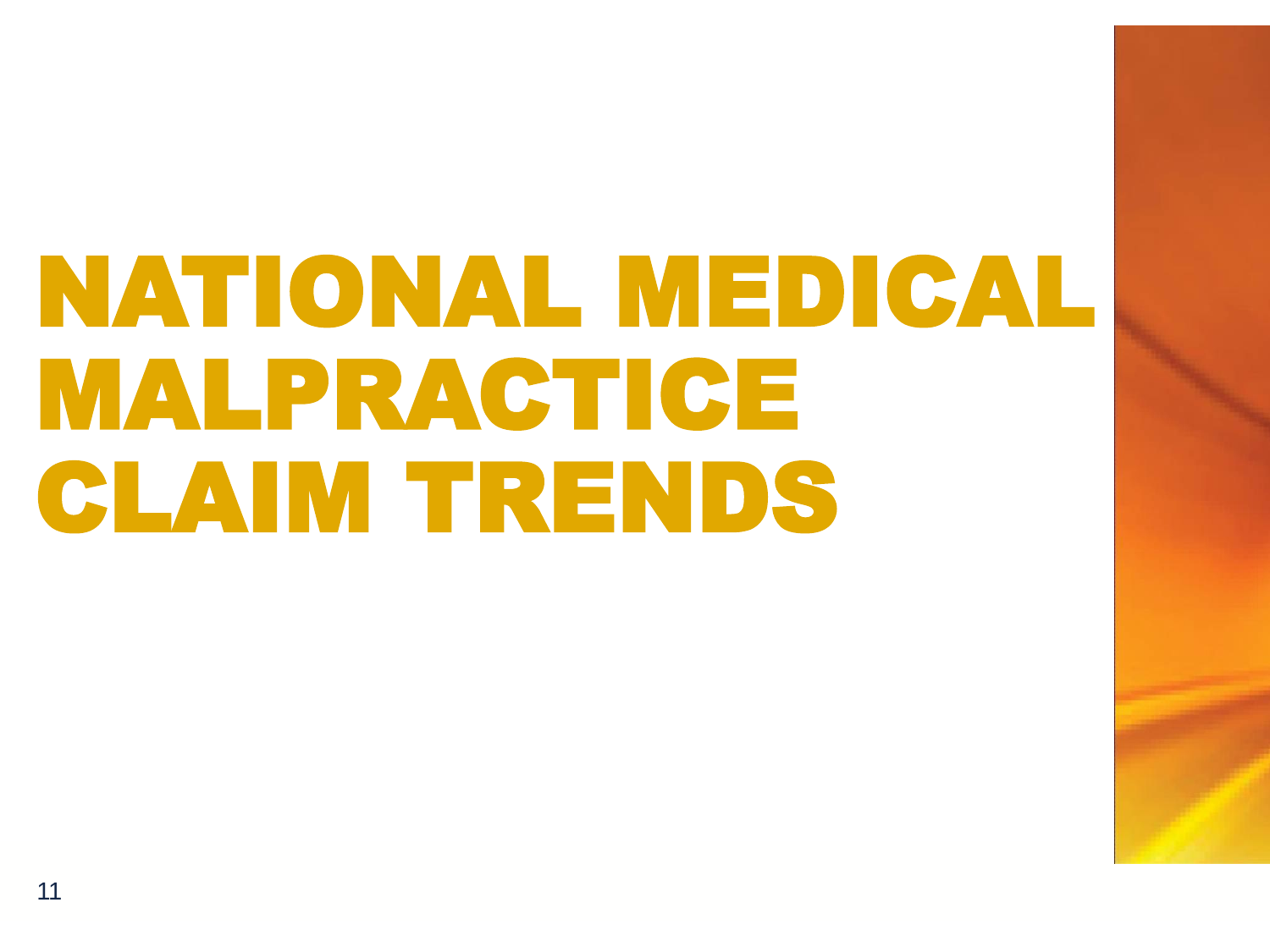







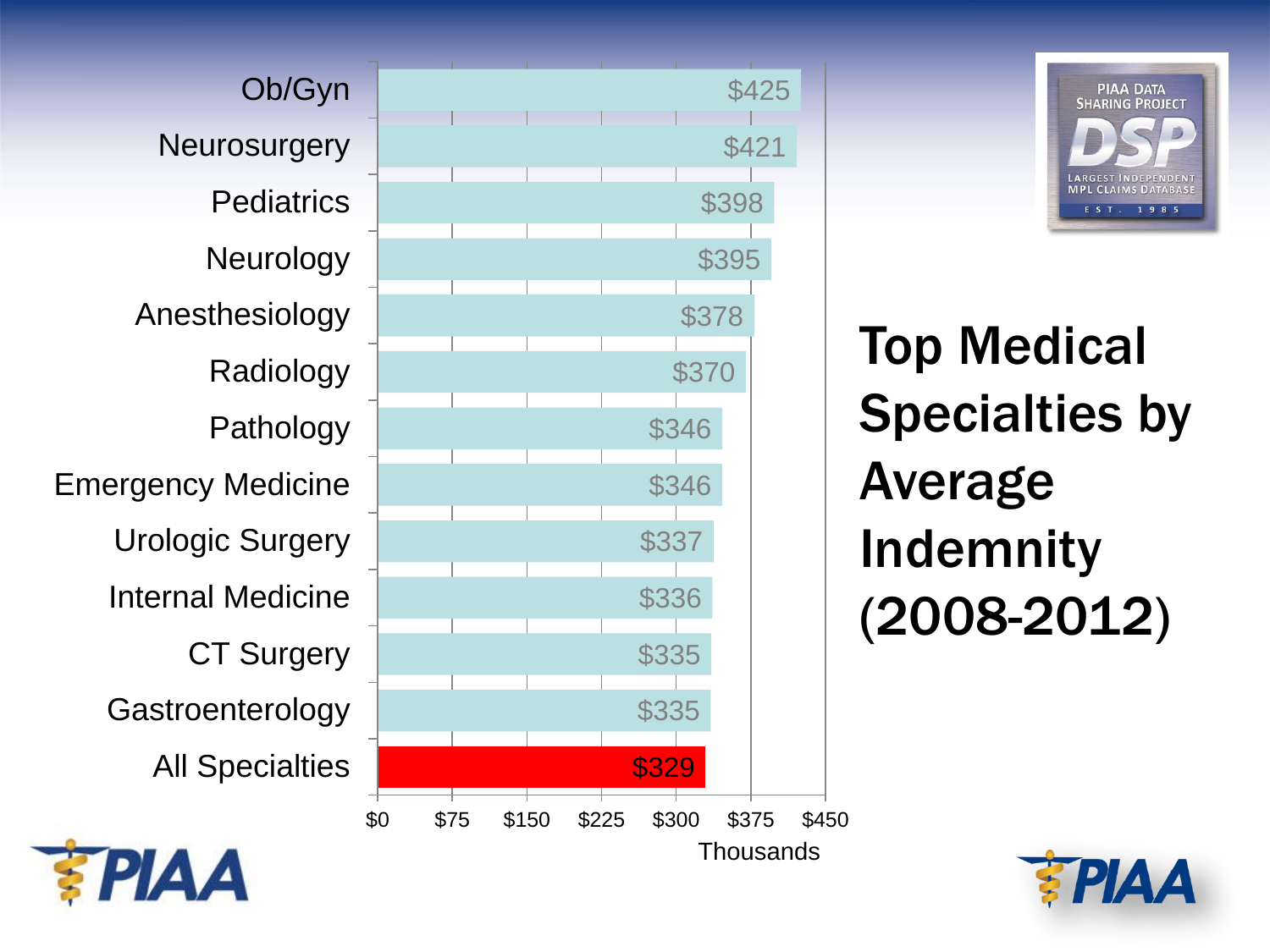### Top Chief Medical Factors (2008-2012)



### Diagnostic Error second by number of closed claims; highest by average indemnity payment.

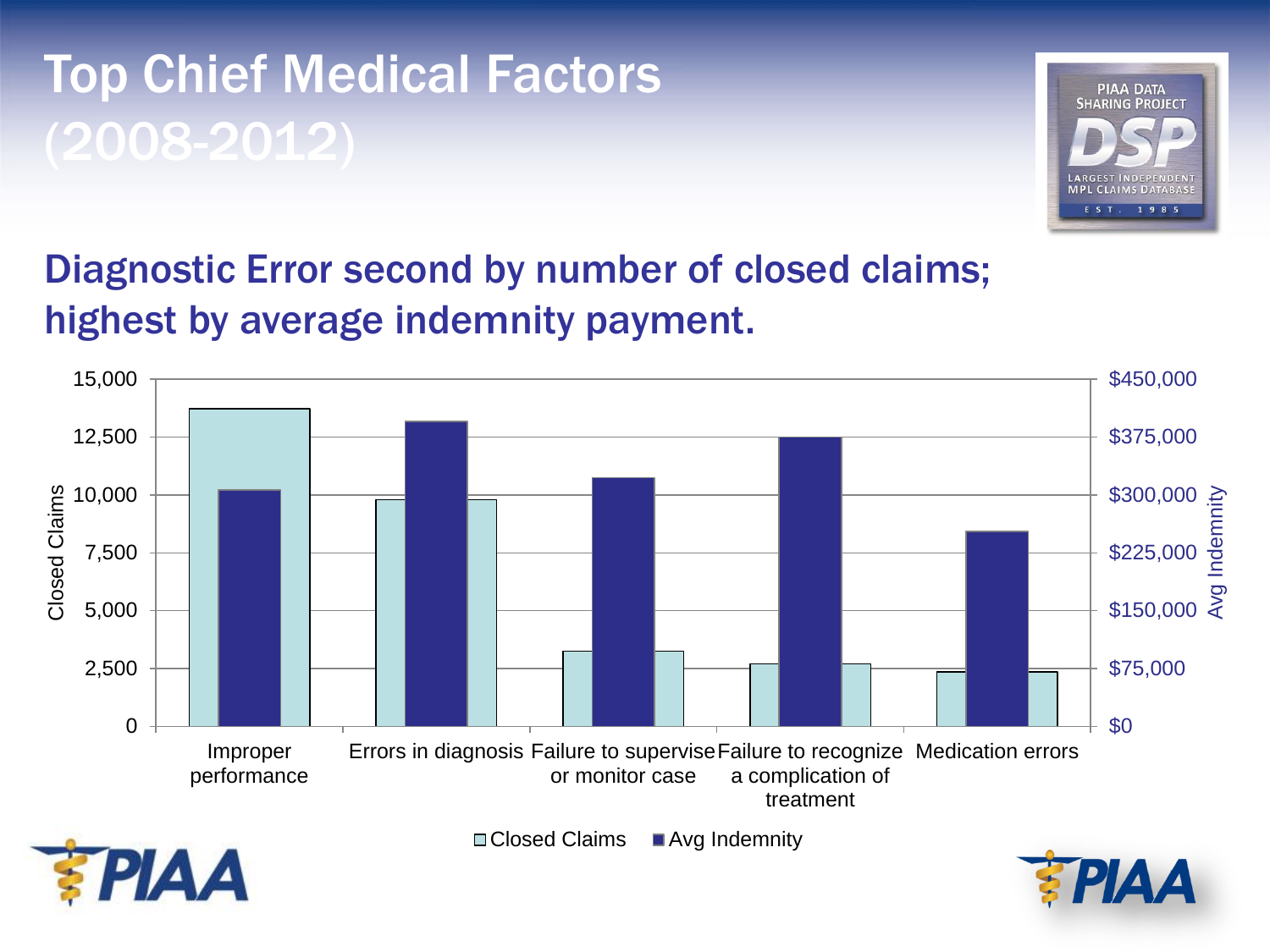# Trends of Note - 5 year inten (2003-2007) and (2008-2012)





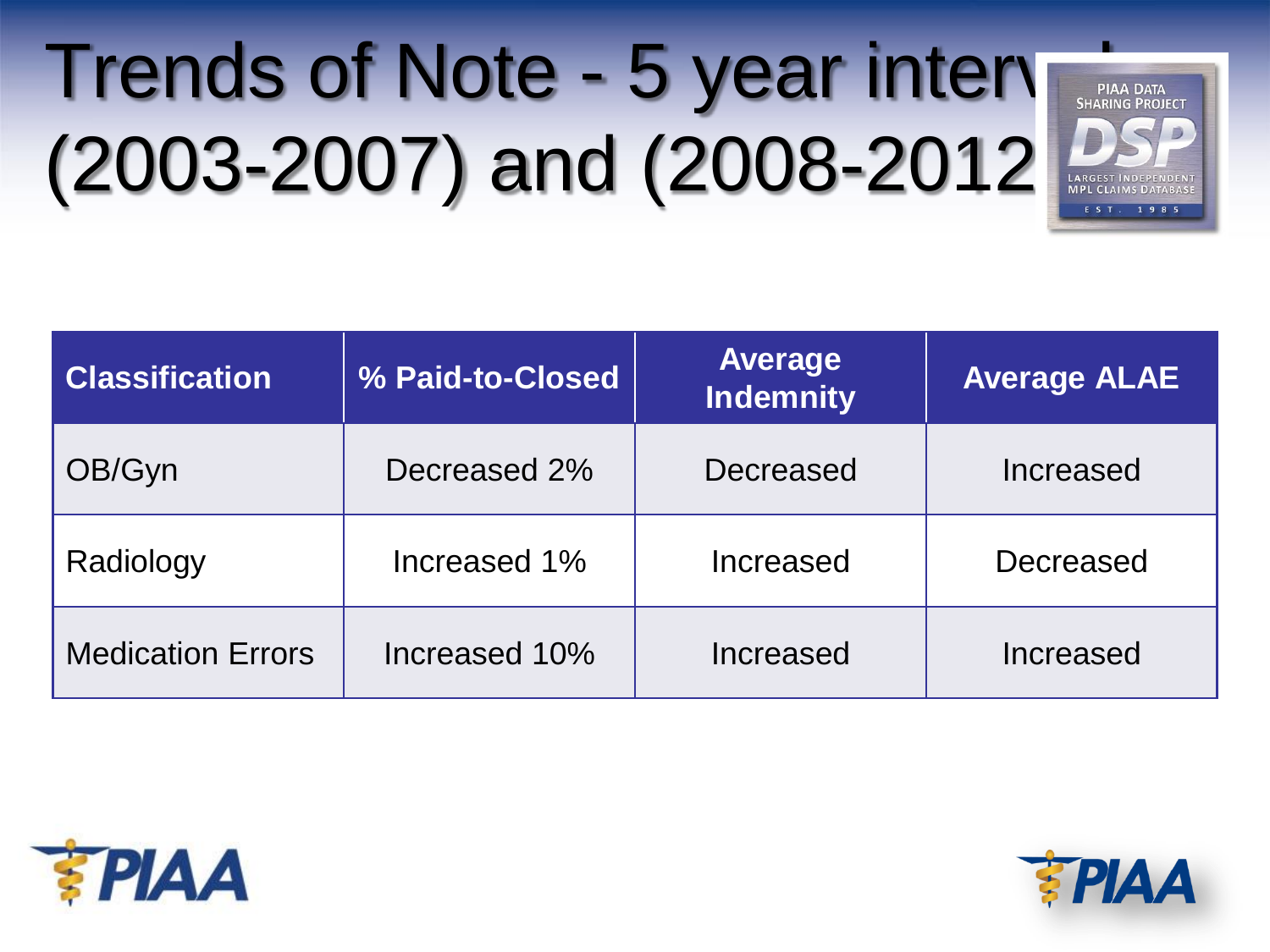### Hospital Claims for High-Risk Services Generate over Half of Total Liability Dollars



#### *Source: BerkleyMed, 2015*

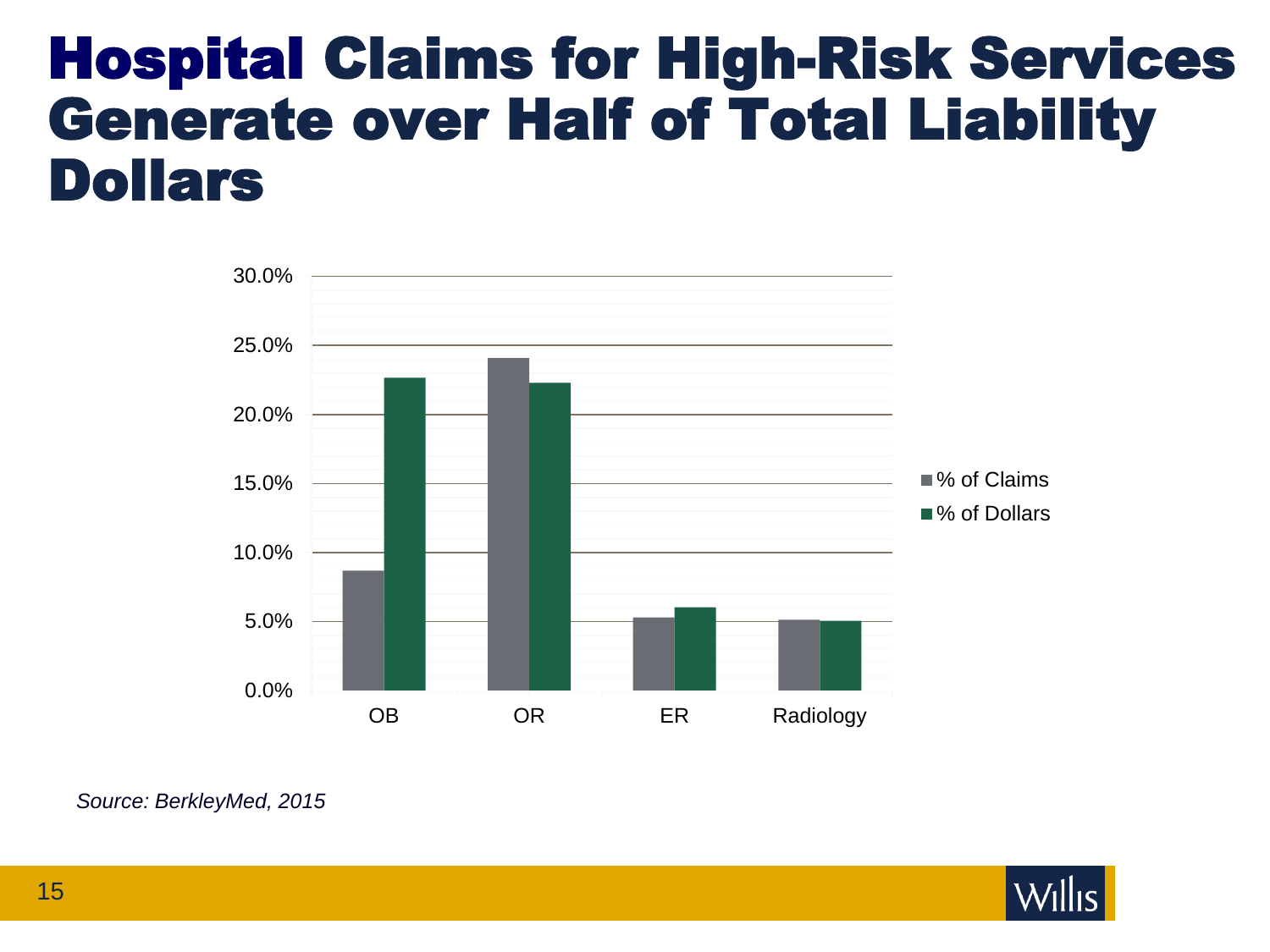## Obstetrics Claims – Metrics Hospitals

- **About one out of every 3,711 births results in a medical malpractice claim with indemnity**
- **The average value of these cases, including defense, is about** \$1.1M
- **The cost per delivery to cover liability is, on average,** \$296

*Source: BerkleyMed, 2015*

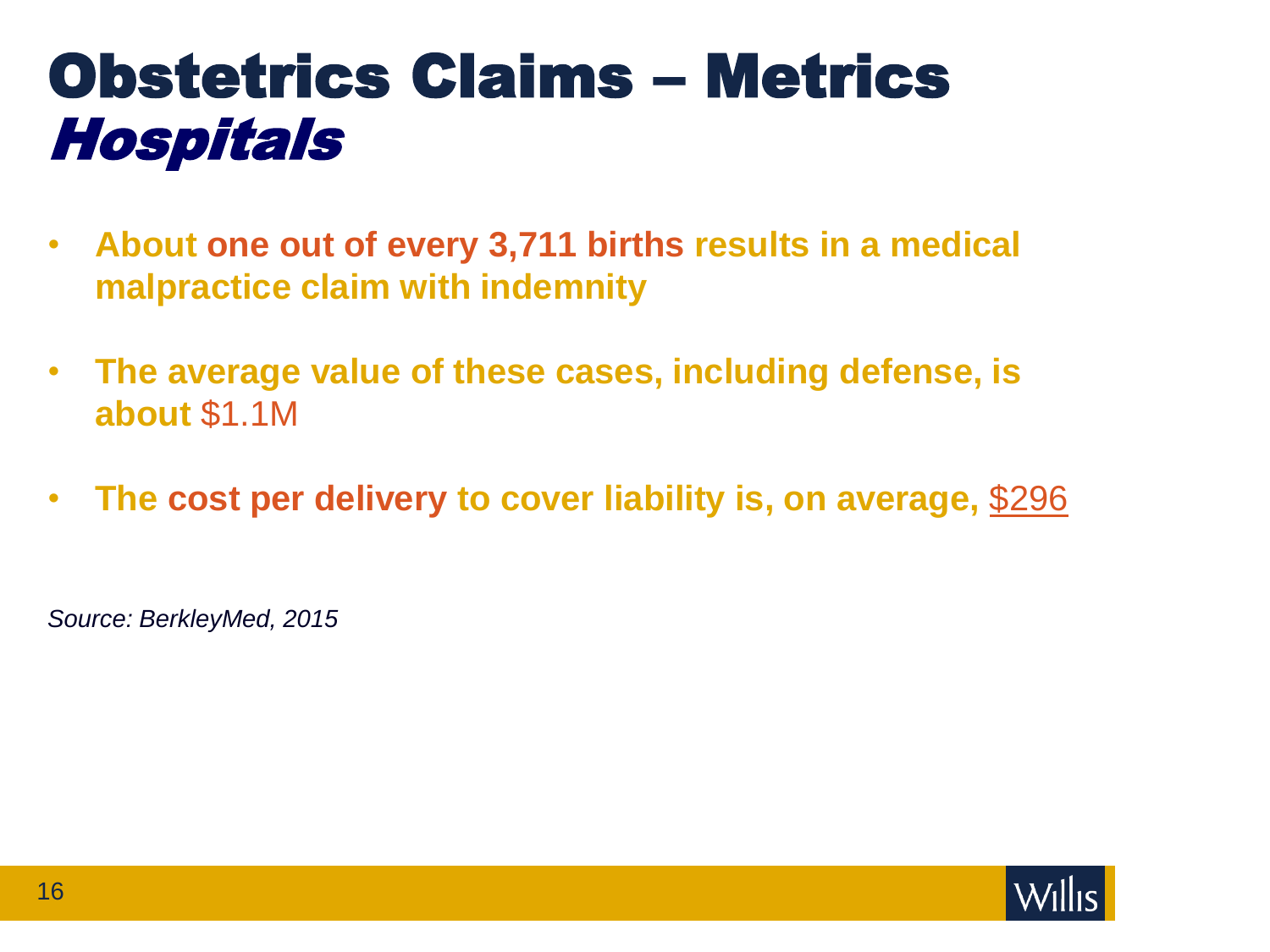# Hospital Claim Trends

### **Zurich Annual Benchmark Report**

- **Issued October 2013**
- **Overall trends reported for AY 1999 - 2009**
- **Over 315,000 claims and about \$27 billion in estimated ultimate losses**
	- **Zurich claims and underwriting data submitted to Zurich**
	- **2010 was the cut off year to allow for maturation of claims**

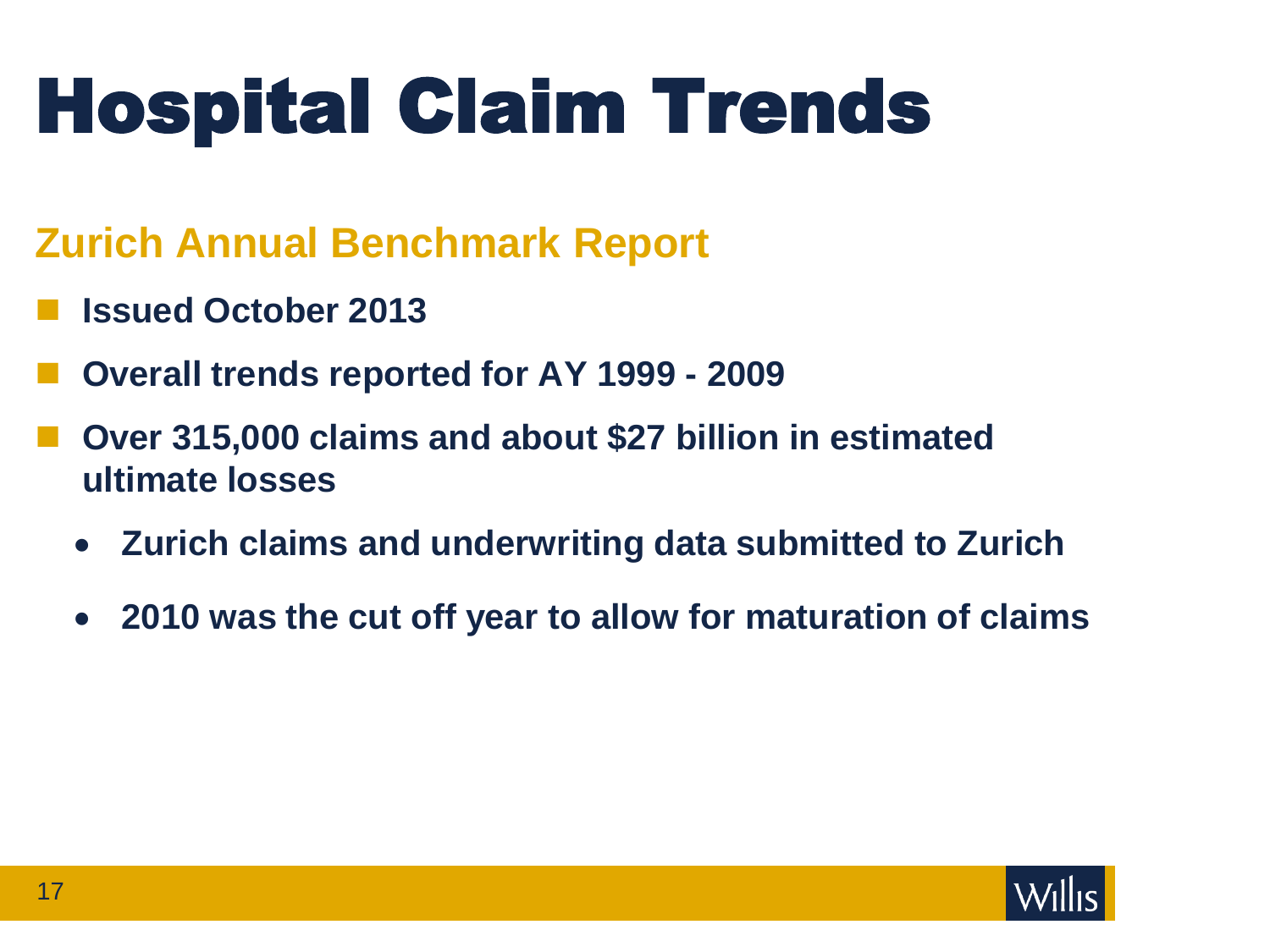# HOSPITAL CLAIM TRENDS

### **Zurich 2014 Claims Analysis: Key Findings**

- Claim frequency: "very stable"
- Severity trending up. Rose 6% per year from 2006 to 2011
	- IL, NY, PA lead in severity
- Frequency of large claims continues to rise
	- Pctg > \$1M and those > \$5M but moving at the same pace
- Children's hospitals had the highest severity followed by teaching hospitals. These two types of facilities had much higher severity than others.
- Early resolution programs had little impact on expense and indemnity

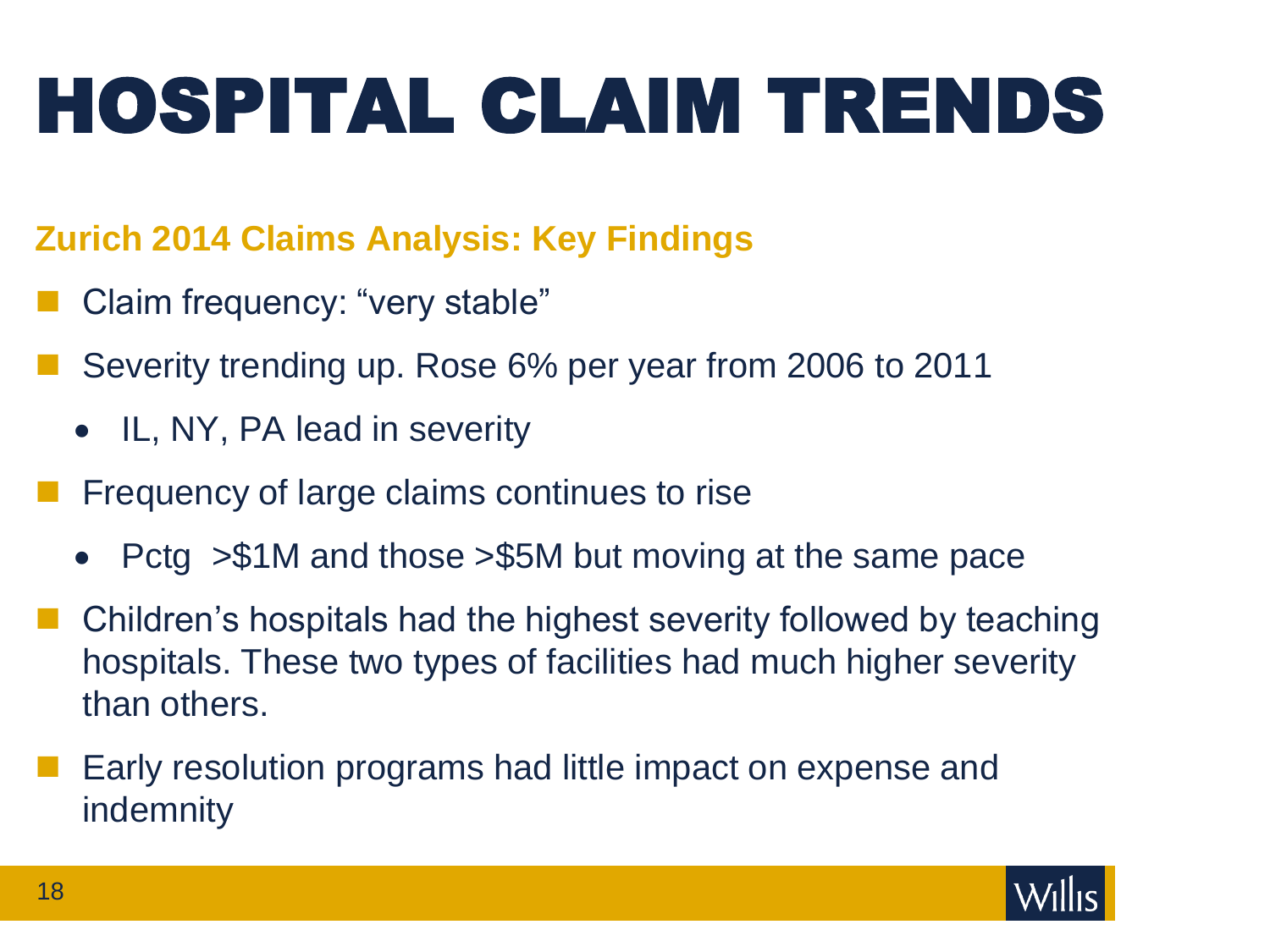## Loss Cost Per OBE Zurich Claims

#### Loss costs by state



#### Average loss cost per OBE:

| 780 to 1,280 |           | 1,410 to 1,790 1,880 to 2,390 | 2,480 to 3,350 | 3,750 to 5,800 |
|--------------|-----------|-------------------------------|----------------|----------------|
| IN           | AR        | AL                            | AK             | DC             |
| KS           | $\rm CO$  | CA                            | AZ             | FL             |
| <b>MN</b>    | DE        | GA                            | <b>CT</b>      | IL.            |
| <b>SD</b>    | HI        | IA                            | KY             | <b>MD</b>      |
| TN           | ID        | LA                            | MI             | <b>NM</b>      |
| VT           | <b>MS</b> | MA                            | MO             | NY             |
| WI           | <b>NC</b> | ME                            | <b>NV</b>      | R <sub>l</sub> |
|              | ND.       | MT                            | OK             |                |
|              | <b>NE</b> | NΗ.                           | PA             |                |
|              | OR        | NJ                            |                |                |
|              | TX        | OH                            |                |                |
|              | VA        | SC                            |                |                |
|              |           | UT                            |                |                |
|              |           | <b>WA</b>                     |                |                |
|              |           | WV                            |                |                |
|              |           | WY                            |                |                |

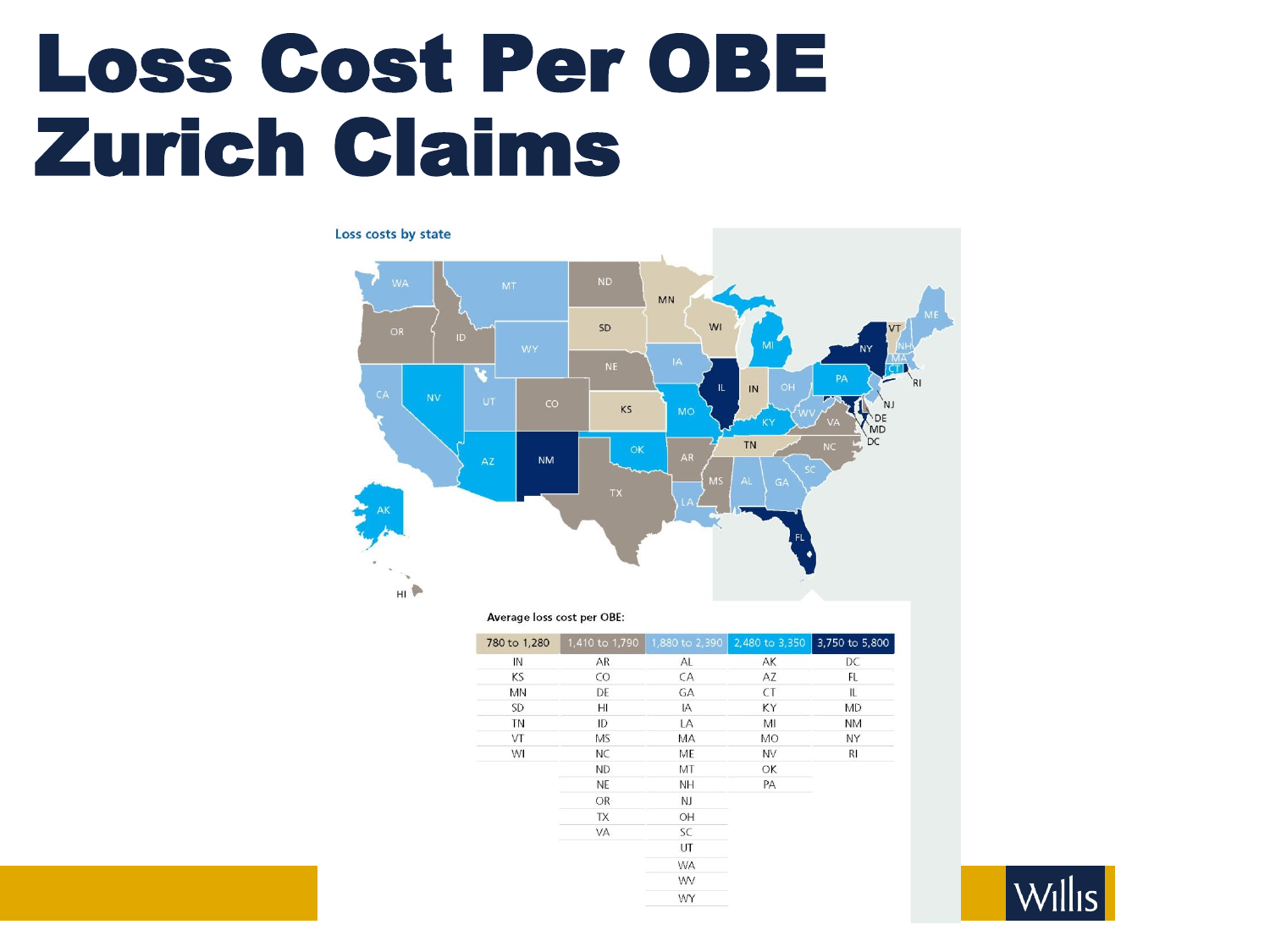# Claim Severity by Facility Type: Zurich



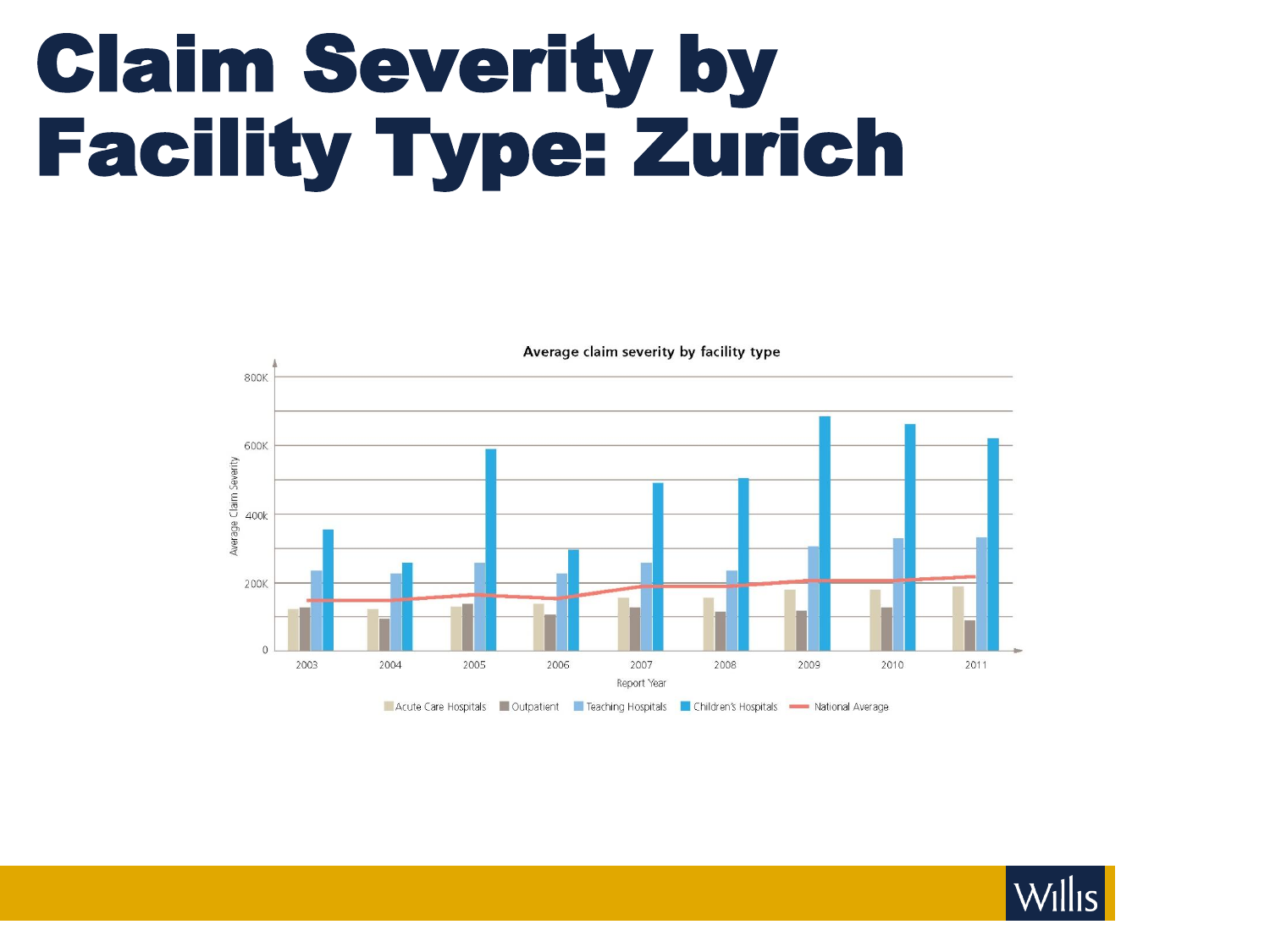# **Zurich: Facility Dashboards Frequency, Severity, Loss Cost**